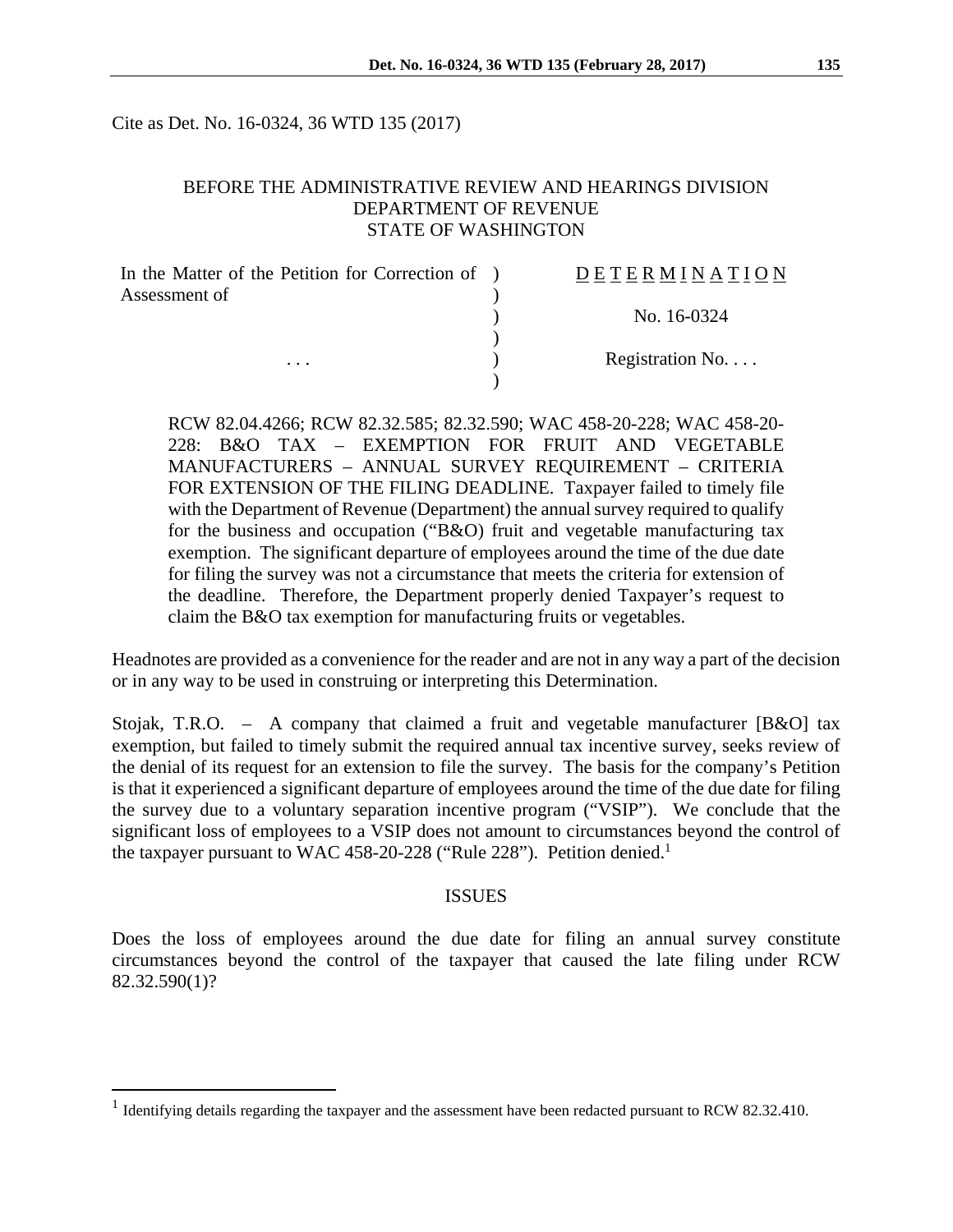# FINDINGS OF FACT

[Taxpayer] is a corporation that manufacturers fresh refrigerated soups, entrees, chili, sauces, marinades, and gravy in Washington. When reporting and paying its B&O tax, Taxpayer claims an exemption under RCW 82.04.4266 for manufacturing fruits or vegetables pursuant to various processes. RCW 82.04.4266(3) requires taxpayers claiming this exemption to file an annual incentive survey under RCW 82.32.585.

On June 9, 2016, the [Department] sent Taxpayer a courtesy email warning that it had not received Taxpayer's annual incentive survey. The email stated "[i]f you filed late, or didn't file, then the amount of incentive that you claimed during the incentive year will be billed back to you. You will also be required to pay interest." The email also stated that an extension of the due date may be requested and instructed Taxpayer to explain the circumstances that caused the late filing if an extension was requested.

Taxpayer, that same day, emailed the Department back and requested an extension to file its 2015 annual survey. Taxpayer's email stated that the late filing was the result of "staffing changes." On June 10, 2016, the Department denied Taxpayer's request for an extension.

Taxpayer filed a Review Petition (Petition) objecting to the denial of its extension request. Taxpayer provided the following details in support of its Petition:

We have experienced a large loss of knowledge as a result of a VSIP which took place over the last 12 months. As background, on March 31, . . . announced a voluntary separation incentive program to its U.S. based salaried employees age 55 and older with at least five years of service. The window to elect into the VSIP closed on April 30, with 471 out of the 621 eligible employees electing into the program.

The filing of this survey was impacted by the loss of a manager and people on site who provide the data. As any employer of over 250 Washington State residents we are committed to filling the gaps and returning to our standard of on time filing.

DOR's records indicate that Taxpayer was granted a 90-day extension to file its 2012 Annual Survey.

## ANALYSIS

RCW 82.04.4266 provides a B&O tax exemption for certain manufacturers of fruit and vegetables. Pursuant to subsection (3) "[a] person claiming the exemption provided in this section must file a complete annual survey with the department under RCW 82.32.585."

RCW 82.32.585(1)(a) provides:

Every person claiming a tax preference that requires a survey under this section must file a complete annual survey with the department. (i) Except as provided in (a)(ii) of this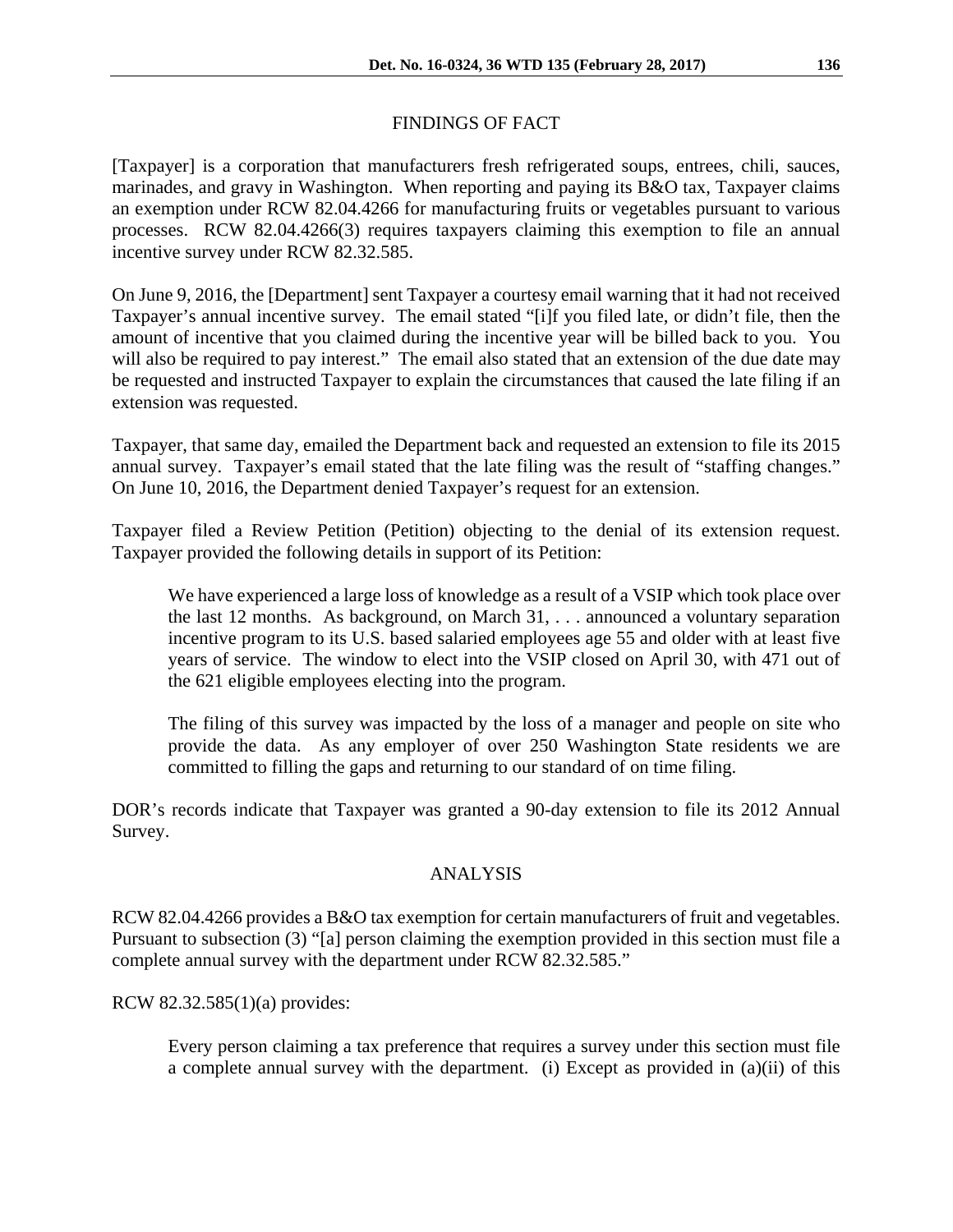subsection, the survey is due by April  $30th^2$  of the year following any calendar year in which a person becomes eligible to claim the tax preference that requires a survey under this section . . .

#### 1. One-time 90-Day Extension

Notwithstanding the April 30<sup>th</sup> due date mandated by RCW 82.32.585, taxpayers are entitled to a one-time extension if certain conditions are met. RCW 82.32.590<sup>3</sup> provides the following criteria for entitlement to the one-time extension:

(3)(a) Subject to the conditions in this subsection (3), a taxpayer who fails to file an annual report or annual survey required under subsection (1) of this section by the due date of the report or survey is entitled to an extension of the due date. A request for an extension under this subsection (3) must be made in writing to the department.

(b) To qualify for an extension under this subsection (3), a taxpayer must have filed all annual report and surveys, if any, due in prior years under subsection (1) of this section by their respective due dates, beginning with annual reports and surveys due in calendar year 2010.

(c) An extension under this subsection (3) is for ninety days from the original due date of the annual report or survey.

(d) No taxpayer may be granted more than one ninety-day extension under this subsection (3).

Taxpayer was granted a 90-day extension to file its 2012 Annual Survey. Accordingly, Taxpayer is foreclosed from receiving an extension to file its 2015 survey pursuant to RCW 82.32.590(3)(d).

## 2. Circumstances Beyond the Control of the Taxpayer

 $\overline{a}$ 

Although Taxpayer does not qualify for the one-time ninety-day extension under RCW 82.32.590(3), the Department must nonetheless grant an extension if it finds that the failure to timely file the annual survey "was the result of circumstances beyond the control of the taxpayer." RCW 82.32.590(1).4

In determining whether the failure to timely file an annual survey was the result of "circumstances beyond the control of the taxpayer," WAC 458-20-268(11)(c) instructs the Department to apply the provisions in Rule 228 pertaining to the waiver of penalties assessed for the underpayment or untimely payment of taxes. Rule 228 explains that "[c]ircumstances beyond the control of the taxpayer are generally those which are immediate, unexpected, or in the nature of an emergency. Such circumstances result in the taxpayer not having reasonable time or opportunity to obtain an

<sup>2</sup> Effective July 1, 2016, RCW 32.585(1)(a) was amended to provide a due date of May 31, 2016. *See* 2016 Wash. Sess. Laws Ch. 175 (SHB 2540).

 $3$  RCW 82.32.585(b) states that the department "may extend the due date for timely filing of annual surveys under this section as provided in RCW 82.32.590."

<sup>&</sup>lt;sup>4</sup> The extension granted under this subsection "is for a period of thirty days from the date the department issues its written notification to the taxpayer that it qualifies for an extension under this section." The department may grant additional extensions under this subsection "as it deems proper."